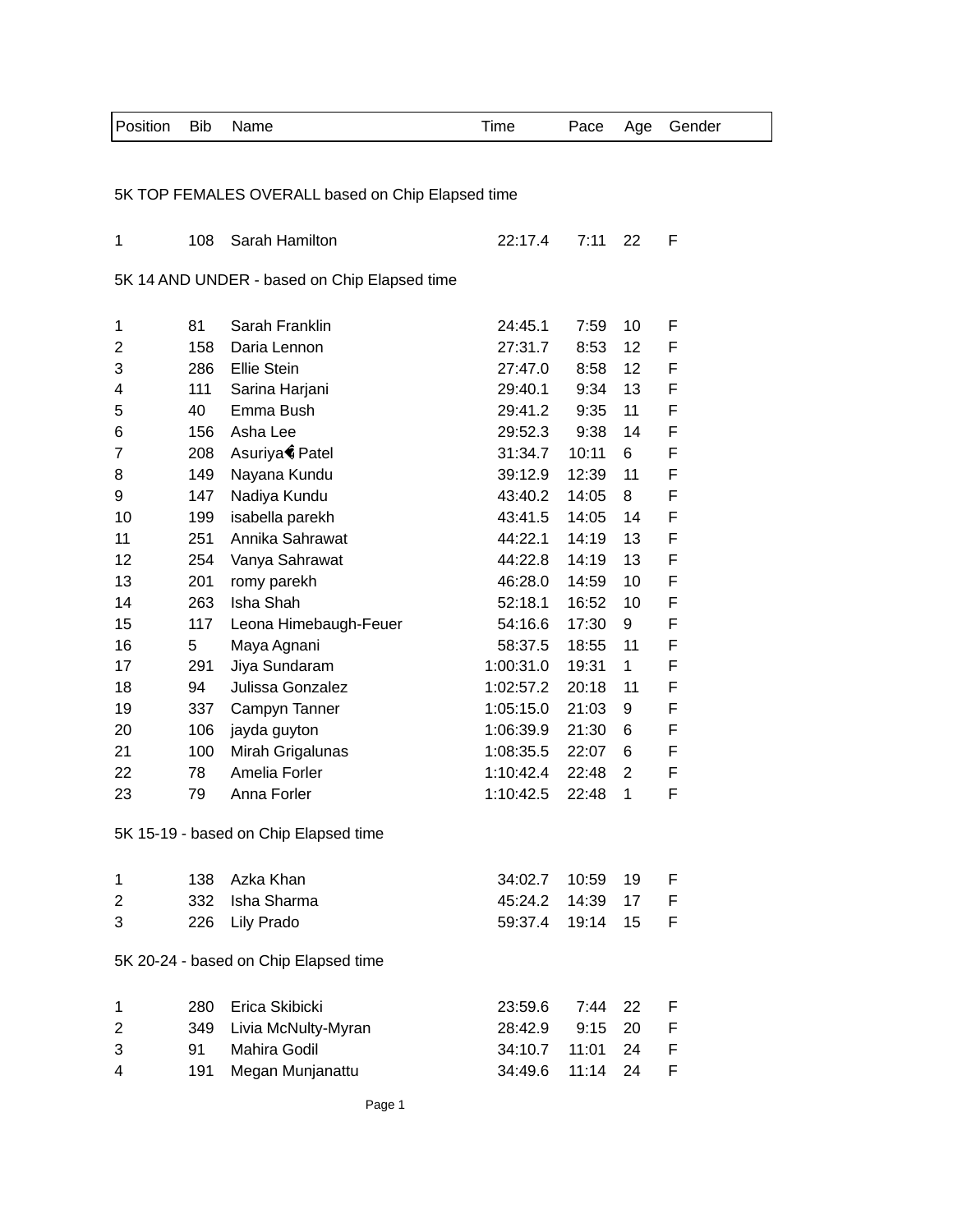| Position       | <b>Bib</b> | Name                                  | Time      | Pace  | Age | Gender |
|----------------|------------|---------------------------------------|-----------|-------|-----|--------|
| 5              | 231        | Sushmitha Ram                         | 37:05.6   | 11:58 | 24  | F      |
| 6              | 86         | Rimsha Ganatra                        | 37:52.6   | 12:13 | 24  | F      |
| 7              | 115        | Rose Hasan                            | 39:46.1   | 12:50 | 24  | F      |
| 8              | 224        | <b>Emily Prado</b>                    | 59:36.4   | 19:14 | 20  | F      |
|                |            | 5K 25-29 - based on Chip Elapsed time |           |       |     |        |
| 1              | 68         | <b>Allison Epstein</b>                | 27:08.0   | 8:45  | 27  | F      |
| 2              | 60         | <b>Emily Drews</b>                    | 28:17.0   | 9:07  | 27  | F      |
| 3              | 186        | Amanda Montgomery                     | 30:48.3   | 9:56  | 26  | F      |
| 4              | 139        | Amanda Kindred                        | 32:11.0   | 10:23 | 26  | F      |
| 5              | 339        | Monisha Shah                          | 33:05.9   | 10:40 | 25  | F      |
| 6              | 299        | Sarah Thompson                        | 34:38.2   | 11:10 | 25  | F      |
| $\overline{7}$ | 180        | Manasvi Mehta                         | 39:17.0   | 12:40 | 29  | F      |
| 8              | 219        | Liz Peterson                          | 39:46.5   | 12:50 | 25  | F      |
| 9              | 45         | Stephanie Castrejon                   | 40:35.0   | 13:05 | 25  | F      |
| 10             | 330        | Lashoinette Reed                      | 54:21.9   | 17:32 | 27  | F      |
| 11             | 311        | Catherine Wanandi                     | 59:28.1   | 19:11 | 25  | F      |
| 12             | 119        | <b>EMINA HUSKIC</b>                   | 59:42.9   | 19:15 | 27  | F      |
| 13             | 96         | Jacklyn Goyco                         | 1:00:10.1 | 19:25 | 27  | F      |
| 14             | 255        | Stephanie Salgado                     | 1:00:10.5 | 19:25 | 27  | F      |
| 15             | 233        | Radhika Raman                         | 1:00:31.5 | 19:31 | 27  | F      |
|                |            | 5K 30-39 - based on Chip Elapsed time |           |       |     |        |
| 1              | 73         | <b>Heather Fleming</b>                | 22:35.6   | 7:17  | 31  | F      |
| $\overline{c}$ | 17         | Avanti Bakane                         | 23:20.2   | 7:32  | 35  | F      |
| 3              | 39         | Alexandria Buckis                     | 29:07.4   | 9:24  | 35  | F      |
| 4              | 190        | Patricia Mota                         | 30:11.1   | 9:44  | 34  | F      |
| 5              | 75         | <b>Catalina Flores</b>                | 30:34.2   | 9:52  | 31  | F      |
| 6              | 71         | Rachel Filer                          | 30:59.9   | 10:00 | 30  | F      |
| 7              | 313        | Viola Weiskamp                        | 31:48.0   | 10:15 | 30  | F      |
| 8              | 243        | Danya Rosen                           | 32:48.0   | 10:35 | 34  | F      |
| 9              | 161        | Cordelia Loots-Gollin                 | 32:49.6   | 10:35 | 31  | F      |
| 10             | 128        | Zinah Kadhim                          | 33:57.0   | 10:57 | 37  | F      |
| 11             | 307        | solange velazquez                     | 33:58.4   | 10:57 | 35  | F      |
| 12             | 170        | Stephanie Mangawan                    | 34:03.3   | 10:59 | 34  | F      |
| 13             | 331        | Priya Shah                            | 36:29.5   | 11:46 | 32  | F      |
| 14             | 38         | <b>Brekke Bounds</b>                  | 39:09.7   | 12:38 | 35  | F      |
| 15             | 143        | Diana Krishnan                        | 41:02.6   | 13:14 | 36  | F      |
| 16             | 198        | Melissa Panozzo                       | 41:57.5   | 13:32 | 30  | F      |
| 17             | 268        | Swati Shah                            | 43:04.3   | 13:54 | 39  | F      |
| 18             | 54         | Rajshree Dadhich                      | 43:14.0   | 13:57 | 32  | F      |
| 19             | 188        | <b>Heather Morrison</b>               | 43:53.5   | 14:09 | 39  | F      |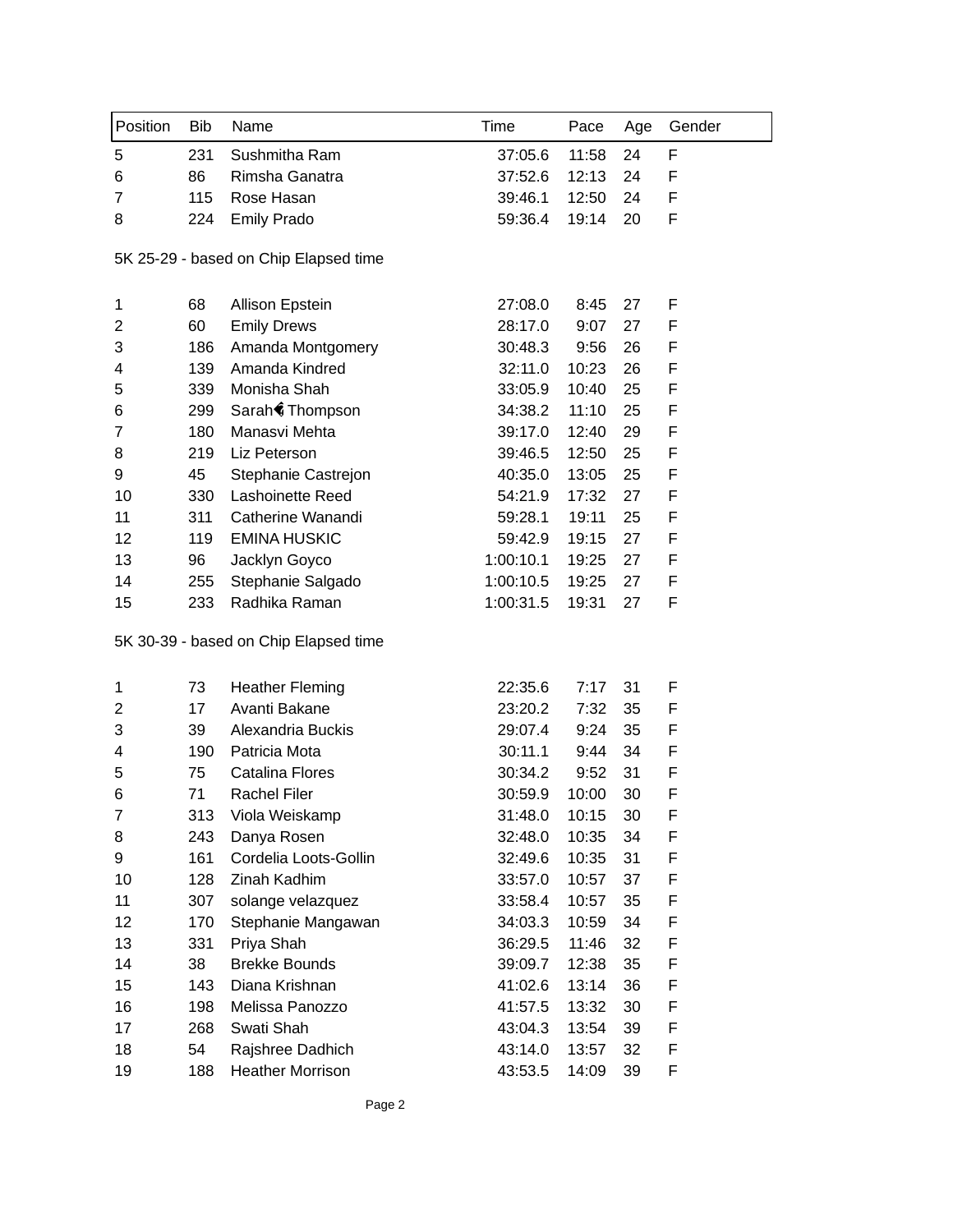| Position            | Bib | Name                                  | Time      | Pace         | Age | Gender |
|---------------------|-----|---------------------------------------|-----------|--------------|-----|--------|
| 20                  | 25  | Tina Bhaga                            | 45:46.3   | 14:46        | 38  | F      |
| 21                  | 136 | Liz Karsten                           | 45:55.2   | 14:49        | 32  | F      |
| 22                  | 352 | Anne Skallerup                        | 47:37.2   | 15:22        | 39  | F      |
| 23                  | 328 | Payal Naik                            | 50:25.2   | 16:16        | 39  | F      |
| 24                  | 308 | Sharvari Vijay                        | 52:53.4   | 17:04        | 30  | F      |
| 25                  | 342 | Marian Bashir                         | 53:34.1   | 17:17        | 36  | F      |
| 26                  | 146 | Kanchan Kulkarn-Mandrawadkar          | 56:49.5   | 18:20        | 32  | F      |
| 27                  | 218 | <b>Charlene Peters</b>                | 57:55.0   | 18:41        | 39  | F      |
| 28                  | 281 | Sarah Smith                           | 59:29.7   | 19:11        | 36  | F      |
| 29                  | 118 | Edina Huskic                          | 59:43.3   | 19:16        | 32  | F      |
| 30                  | 359 | Elmedina Goodman                      | 59:45.7   | 19:16        | 35  | F      |
| 31                  | 131 | Avani Kamdar                          | 1:00:29.5 | 19:31        | 37  | F      |
| 32                  | 89  | Preeti Gill                           | 1:00:29.6 | 19:31        | 32  | F      |
| 33                  | 292 | Tina Sundaram                         | 1:00:42.1 | 19:35        | 35  | F      |
| 34                  | 227 | Lynn Preshad                          | 1:01:52.6 | 19:57        | 38  | F      |
| 35                  | 242 | Elisa Rosado                          | 1:03:15.5 | 20:24        | 38  | F      |
| 36                  | 338 | Deandra Wort                          | 1:04:01.6 | 20:39        | 32  | F      |
| 37                  | 336 | Cassandra Tanner-Miller               | 1:05:14.9 | 21:03        | 32  | F      |
| 38                  | 335 | Andrea Graunke                        | 1:05:15.1 | 21:03        | 34  | F      |
| 39                  | 239 | <b>Cathy Rios</b>                     | 1:06:14.6 | 21:22        | 37  | F      |
| 40                  | 297 | nyln taylor                           | 1:07:05.5 | 21:38        | 35  | F      |
| 41                  | 104 | Michi Gupta                           | 1:08:39.4 | 22:09        | 36  | F      |
| 42                  | 274 | Samiyah Siddiqui                      | 1:10:03.1 | 22:36        | 33  | F      |
| 43                  | 88  | Aphrodite Giannopoulos                | 1:13:48.6 | 23:48        | 31  | F      |
|                     |     | 5K 40-49 - based on Chip Elapsed time |           |              |     |        |
|                     | 142 | Alexia Koelling                       | 25:27.5   |              | 42  | F      |
| 1<br>$\overline{c}$ | 357 | Marsha Komosa                         | 27:33.2   | 8:13<br>8:53 | 42  | F      |
| 3                   | 283 | Maya Solis                            | 27:51.5   | 8:59         | 44  | F      |
| 4                   | 240 | irene rios                            | 28:43.4   | 9:16         | 40  | F      |
| 5                   | 169 | Aarti Malik                           | 29:49.2   | 9:37         | 46  | F      |
| 6                   | 209 | Axita Patel                           | 31:22.6   | 10:07        | 41  | F      |
| 7                   | 194 | Cecilia Navata                        | 32:05.4   | 10:21        | 41  | F      |
| 8                   | 318 | Jolana Williams                       | 32:19.2   | 10:25        | 45  | F      |
| 9                   | 350 | Cathy Dalal                           | 33:06.3   | 10:41        | 47  | F      |
| 10                  | 31  | <b>Heather Blume</b>                  | 33:09.3   | 10:42        | 49  | F      |
| 11                  | 57  | <b>Bhavini Desai</b>                  | 33:15.9   | 10:44        | 49  | F      |
| 12                  | 154 | <b>Linh Lawler</b>                    | 33:41.8   | 10:52        | 45  | F      |
| 13                  | 110 | Priya Harjani                         | 34:57.9   | 11:16        | 44  | F      |
| 14                  | 137 | Raji Kaur                             | 35:37.3   | 11:29        | 44  | F      |
| 15                  | 215 | lina patel                            | 35:41.1   | 11:31        | 45  | F      |
| 16                  | 150 | Roopal Kundu                          | 36:53.6   | 11:54        | 43  | F      |
| 17                  | 232 | Veena Ramaiah                         | 37:43.1   | 12:10        | 48  | F      |
|                     |     |                                       |           |              |     |        |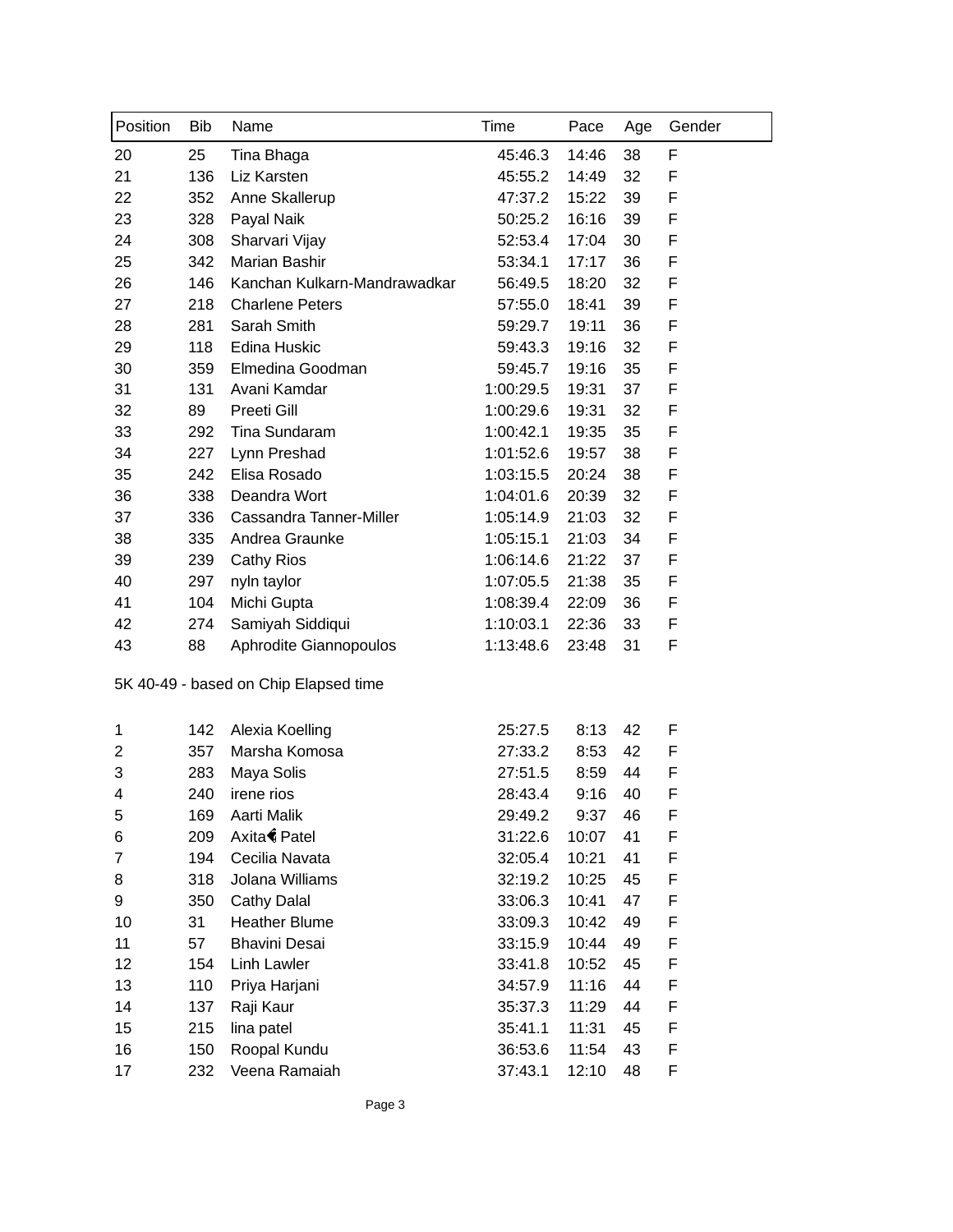| Position | <b>Bib</b> | Name                                  | Time      | Pace  | Age | Gender |
|----------|------------|---------------------------------------|-----------|-------|-----|--------|
| 18       | 229        | ranjana rajendran                     | 41:57.5   | 13:32 | 41  | F      |
| 19       | 249        | <b>Bhumika Sachdev</b>                | 43:47.6   | 14:07 | 42  | F      |
| 20       | 333        | Aparna Sharma                         | 45:42.2   | 14:45 | 49  | F      |
| 21       | 207        | Ashruta Patel                         | 45:58.6   | 14:50 | 45  | F      |
| 22       | 230        | Ami Rajpurkar                         | 47:30.4   | 15:19 | 49  | F      |
| 23       | 33         | Suzie Bohacik                         | 47:35.0   | 15:21 | 42  | F      |
| 24       | 195        | Roshini Neduvelil                     | 47:36.1   | 15:21 | 40  | F      |
| 25       | 247        | Nicole Ryan                           | 49:09.6   | 15:51 | 41  | F      |
| 26       | 253        | Shalini Sahrawat                      | 50:09.7   | 16:11 | 44  | F      |
| 27       | 269        | Deepa Sharan                          | 51:53.4   | 16:44 | 46  | F      |
| 28       | 3          | Anju Agarwal                          | 52:07.6   | 16:49 | 46  | F      |
| 29       | 293        | Anne Sweeney                          | 52:40.6   | 16:59 | 41  | F      |
| 30       | 53         | <b>Rachel Cuadros</b>                 | 52:58.1   | 17:05 | 47  | F      |
| 31       | 132        | Archana Kapatral                      | 53:09.9   | 17:09 | 48  | F      |
| 32       | 37         | Vineeta Bonthala                      | 54:54.9   | 17:43 | 41  | F      |
| 33       | 181        | Maya Menezes                          | 56:32.6   | 18:14 | 44  | F      |
| 34       | 27         | Anurima Bhargava                      | 58:34.8   | 18:54 | 42  | F      |
| 35       | 41         | Amanda Cage                           | 59:17.5   | 19:07 | 45  | F      |
| 36       | 70         | Kirsten Fedderke                      | 59:26.4   | 19:10 | 42  | F      |
| 37       | 225        | Julie Prado                           | 59:38.5   | 19:14 | 43  | F      |
| 38       | 260        | Jaime Seidel                          | 1:00:22.8 | 19:28 | 42  | F      |
| 39       | 203        | Shraddha Parikh                       | 1:01:27.7 | 19:49 | 43  | F      |
| 40       | 13         | Tyonne Anderson                       | 1:01:28.0 | 19:50 | 44  | F      |
| 41       | 237        | Jyoti Raval                           | 1:02:52.6 | 20:17 | 41  | F      |
| 42       | 135        | Preeti Karmali                        | 1:03:15.1 | 20:24 | 40  | F      |
| 43       | 23         | Priya Bathija                         | 1:03:16.6 | 20:25 | 40  | F      |
| 44       | 298        | Kelly Tenuta                          | 1:05:16.3 | 21:03 | 41  | F      |
| 45       | 197        | Mirella Nunez                         | 1:06:14.1 | 21:22 | 40  | F      |
| 46       | 102        | Suzanne Grigalunas                    | 1:08:13.7 | 22:00 | 44  | F      |
| 47       | 241        | <b>Frances Rivera</b>                 | 1:08:37.6 | 22:08 | 47  | F      |
| 48       | 324        | Lata Jain                             | 1:10:20.1 | 22:41 | 42  | F      |
| 49       | 228        | Tara Raghavan                         | 1:10:38.2 | 22:47 | 41  | F      |
| 50       | 109        | Jenny Han                             | 1:13:07.3 | 23:35 | 48  | F      |
|          |            | 5K 50-59 - based on Chip Elapsed time |           |       |     |        |
| 1        | 21         | <b>Rupal Bapat</b>                    | 31:40.3   | 10:13 | 51  | F      |
| 2        | 306        | Rena VanTine                          | 32:00.2   | 10:19 | 59  | F      |
| 3        | 2          | Minakshi Acharya                      | 32:22.4   | 10:26 | 51  | F      |
| 4        | 83         | Mia Furlong                           | 33:16.9   | 10:44 | 54  | F      |
| 5        | 24         | <b>Christine Beeftink</b>             | 34:12.0   | 11:02 | 52  | F      |
| 6        | 174        | Eunice Marchman Kemp                  | 35:24.8   | 11:25 | 51  | F      |

173 Rama Mantena 35:37.8 11:29 50 F

125 Bharathi Jayaram 35:32.4 11:28 51 F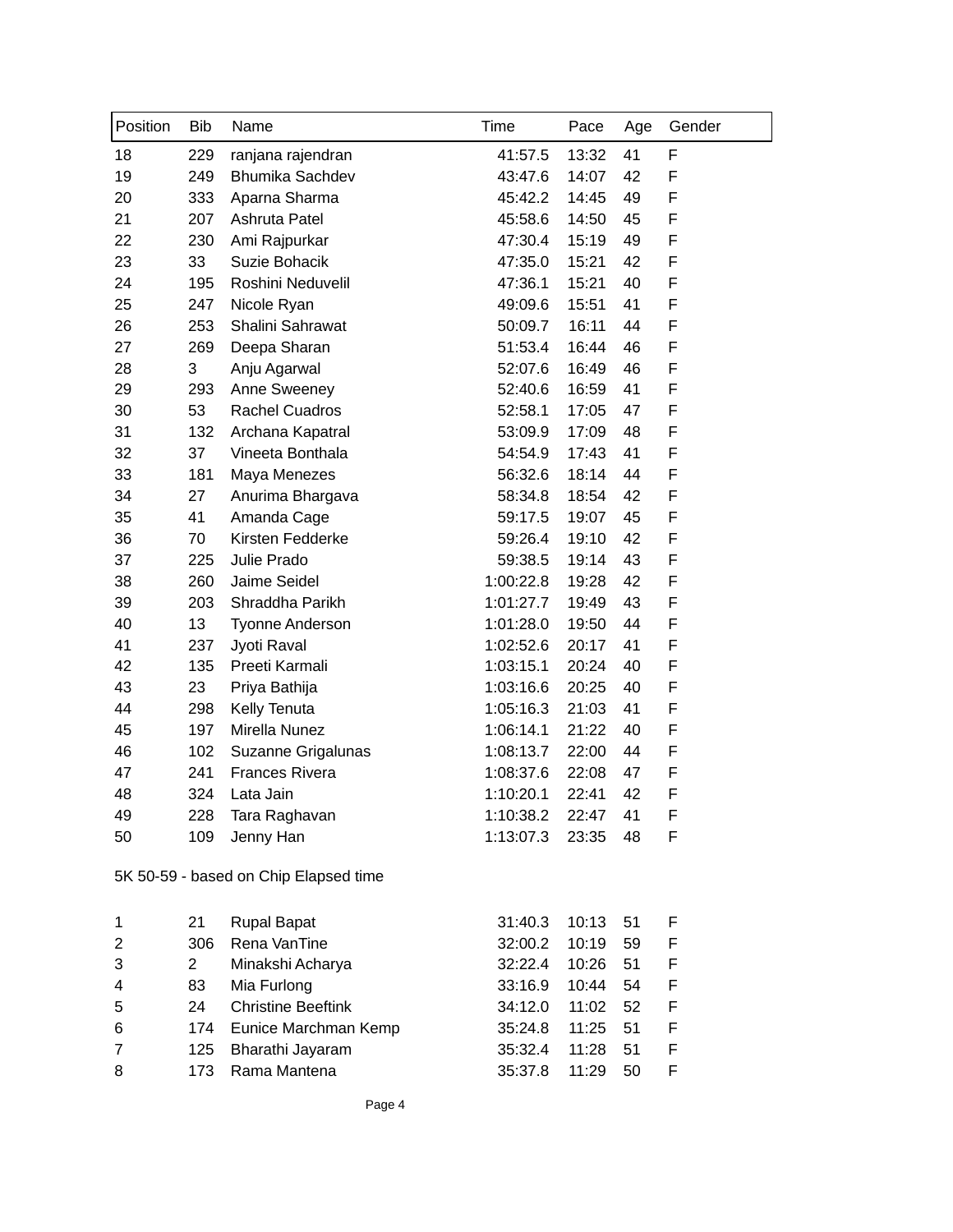| 51<br>F<br>9<br>165<br>Susan Lynch<br>39:07.8<br>12:37<br>10<br>167<br>Rosa MACHADO<br>53<br>F<br>48:57.9<br>15:47<br>11<br>F<br>345<br>Mary Healy-Jonas<br>52:58.3<br>17:05<br>50<br>12<br>63<br>F<br>Shalini D'Souza<br>56:29.5<br>18:13<br>51<br>13<br>F<br>334<br>Janet Kral<br>56:34.5<br>18:15<br>57<br>14<br>56:39.1<br>F<br>284<br>Anuradha Spain<br>18:16<br>57<br>15<br>205<br>Anna Patel<br>58:25.6<br>F<br>18:51<br>54<br>16<br>62<br>Selma D'Souza<br>1:00:20.1<br>F<br>19:28<br>54<br>1:00:22.2<br>19:28<br>F<br>17<br>192<br>Leena Nanda<br>51<br>Sonia Castelino<br>F<br>18<br>44<br>1:07:20.7<br>21:43<br>56 |
|-------------------------------------------------------------------------------------------------------------------------------------------------------------------------------------------------------------------------------------------------------------------------------------------------------------------------------------------------------------------------------------------------------------------------------------------------------------------------------------------------------------------------------------------------------------------------------------------------------------------------------|
|                                                                                                                                                                                                                                                                                                                                                                                                                                                                                                                                                                                                                               |
|                                                                                                                                                                                                                                                                                                                                                                                                                                                                                                                                                                                                                               |
|                                                                                                                                                                                                                                                                                                                                                                                                                                                                                                                                                                                                                               |
|                                                                                                                                                                                                                                                                                                                                                                                                                                                                                                                                                                                                                               |
|                                                                                                                                                                                                                                                                                                                                                                                                                                                                                                                                                                                                                               |
|                                                                                                                                                                                                                                                                                                                                                                                                                                                                                                                                                                                                                               |
|                                                                                                                                                                                                                                                                                                                                                                                                                                                                                                                                                                                                                               |
|                                                                                                                                                                                                                                                                                                                                                                                                                                                                                                                                                                                                                               |
|                                                                                                                                                                                                                                                                                                                                                                                                                                                                                                                                                                                                                               |
|                                                                                                                                                                                                                                                                                                                                                                                                                                                                                                                                                                                                                               |
| 19<br>121<br>F<br>Alicia Jackson<br>1:08:41.6<br>22:09<br>55                                                                                                                                                                                                                                                                                                                                                                                                                                                                                                                                                                  |
| F<br>20<br>97<br><b>April Greer</b><br>1:09:57.5<br>22:34<br>53                                                                                                                                                                                                                                                                                                                                                                                                                                                                                                                                                               |
| F<br>Ghazala Siddiqui<br>1:10:52.4<br>21<br>272<br>22:52<br>57                                                                                                                                                                                                                                                                                                                                                                                                                                                                                                                                                                |
| 5K 60-69 - based on Chip Elapsed time                                                                                                                                                                                                                                                                                                                                                                                                                                                                                                                                                                                         |
| 304<br>Donna Van De Water<br>29:35.6<br>9:33<br>60<br>F<br>1                                                                                                                                                                                                                                                                                                                                                                                                                                                                                                                                                                  |
| Kala Patel<br>$\overline{c}$<br>214<br>32:19.7<br>10:25<br>60<br>F                                                                                                                                                                                                                                                                                                                                                                                                                                                                                                                                                            |
| 3<br>56:34.0<br>323<br>Beth Jackson<br>18:15<br>65<br>F                                                                                                                                                                                                                                                                                                                                                                                                                                                                                                                                                                       |
| 5K 70+ - based on Chip Elapsed time                                                                                                                                                                                                                                                                                                                                                                                                                                                                                                                                                                                           |
| 1<br>294<br><b>Barbara Sweeney</b><br>52:40.1<br>16:59<br>70<br>F                                                                                                                                                                                                                                                                                                                                                                                                                                                                                                                                                             |
| $\overline{2}$<br>58:35.8<br>F<br>28<br>Ranjana Bhargava<br>18:54<br>73                                                                                                                                                                                                                                                                                                                                                                                                                                                                                                                                                       |
| Indira Singh<br>3<br>276<br>1:00:50.1<br>19:37<br>F<br>77                                                                                                                                                                                                                                                                                                                                                                                                                                                                                                                                                                     |
| <b>Chander Bhasin</b><br>29<br>F<br>4<br>1:00:50.3<br>19:37<br>74                                                                                                                                                                                                                                                                                                                                                                                                                                                                                                                                                             |
| 5K UNKNOWN - based on Chip Elapsed time                                                                                                                                                                                                                                                                                                                                                                                                                                                                                                                                                                                       |
| 1<br>246<br>Molly Rubin<br>36:10.7<br>99<br>F<br>11:40                                                                                                                                                                                                                                                                                                                                                                                                                                                                                                                                                                        |
| $\overline{2}$<br>120<br>Lauren Israel<br>17:31<br>99<br>F<br>54:17.7                                                                                                                                                                                                                                                                                                                                                                                                                                                                                                                                                         |
| 3<br>360<br>Chitra Goyal<br>1:01:53.2<br>19:58<br>99<br>F                                                                                                                                                                                                                                                                                                                                                                                                                                                                                                                                                                     |
| 356<br>Chis DMello<br>1:07:24.9<br>21:45<br>4<br>99<br>F                                                                                                                                                                                                                                                                                                                                                                                                                                                                                                                                                                      |
| 5K TOP MALES OVERALL based on Chip Elapsed time                                                                                                                                                                                                                                                                                                                                                                                                                                                                                                                                                                               |
| Nikolaus Wahl<br>310<br>19:03.3<br>6:09<br>15<br>M<br>1                                                                                                                                                                                                                                                                                                                                                                                                                                                                                                                                                                       |
| 5K 14 AND UNDER - based on Chip Elapsed time                                                                                                                                                                                                                                                                                                                                                                                                                                                                                                                                                                                  |
| 20<br><b>Nikhil BAPAT</b><br>M<br>1<br>23:54.6<br>7:43<br>14                                                                                                                                                                                                                                                                                                                                                                                                                                                                                                                                                                  |
| $\overline{2}$<br>178<br>Aakrit Mehrotra<br>25:34.0<br>8:15<br>Μ<br>14                                                                                                                                                                                                                                                                                                                                                                                                                                                                                                                                                        |
| 3<br>148<br>Nalin Kundu<br>26:23.7<br>8:31<br>M<br>13                                                                                                                                                                                                                                                                                                                                                                                                                                                                                                                                                                         |
| 4<br><b>Adin Gillers</b><br>27:20.5<br>12<br>90<br>8:49<br>М                                                                                                                                                                                                                                                                                                                                                                                                                                                                                                                                                                  |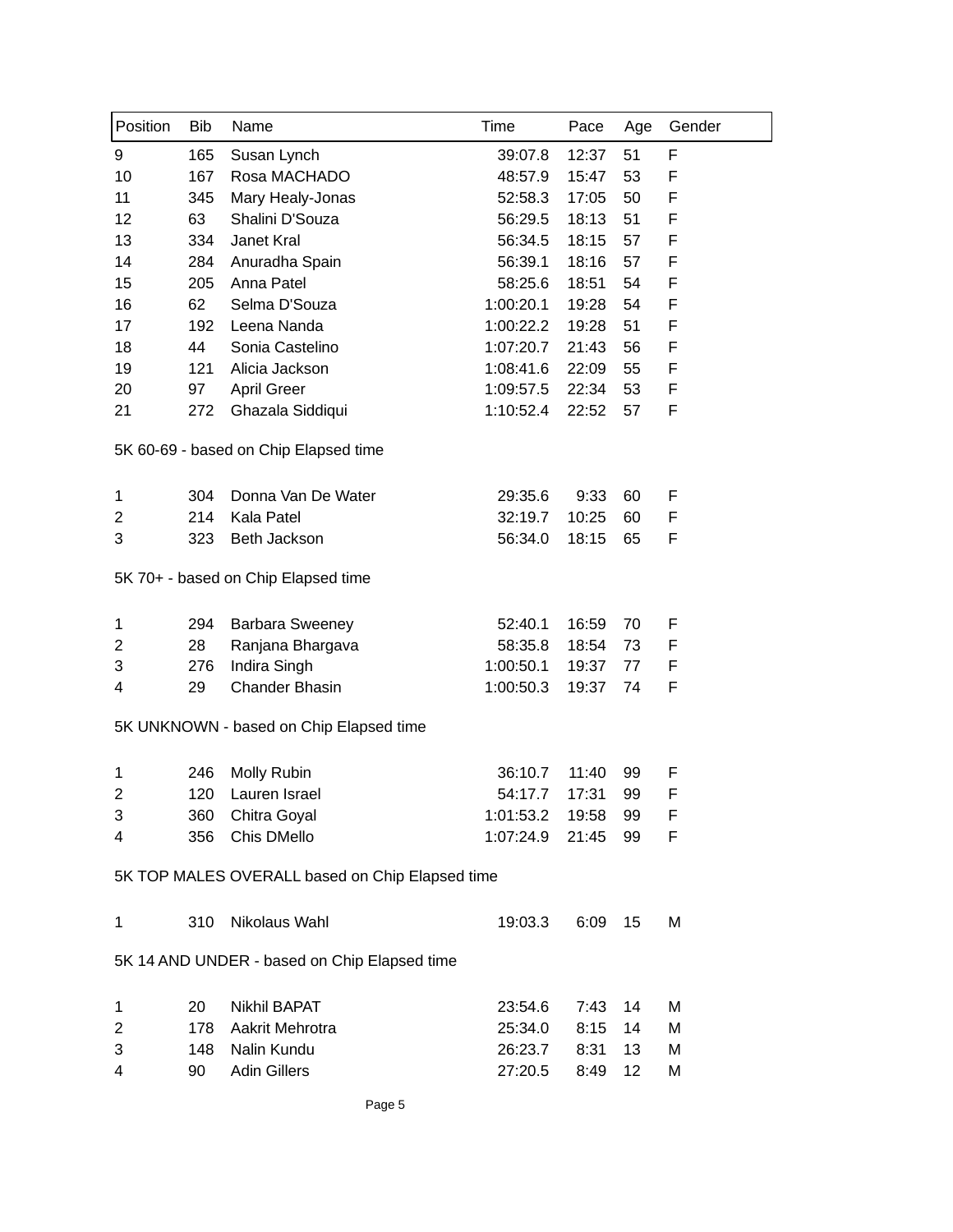| Position       | <b>Bib</b> | Name                                  | Time      | Pace    | Age            | Gender |
|----------------|------------|---------------------------------------|-----------|---------|----------------|--------|
| 5              | 19         | Grishm BAPAT                          | 28:57.0   | 9:20    | 11             | M      |
| 6              | 238        | Evan Reise                            | 29:44.4   | 9:35    | 10             | M      |
| $\overline{7}$ | 210        | Axshay Patel                          | 31:32.9   | 10:10   | 3              | M      |
| 8              | 206        | <b>Arik Patel</b>                     | 31:34.8   | 10:11   | 5              | M      |
| 9              | 116        | Byron Himebaugh-Feuer                 | 31:59.3   | 10:19   | 9              | M      |
| 10             | 67         | Yaron Eisenstein                      | 32:02.4   | 10:20   | 10             | M      |
| 11             | 317        | Joe Wieder                            | 33:25.0   | 10:47   | 9              | M      |
| 12             | 22         | Jeremy Barbick                        | 33:33.8   | 10:49   | 9              | Μ      |
| 13             | 4          | Anish Agnani                          | 34:39.4   | 11:11   | 13             | M      |
| 14             | 112        | Shaan Harjani                         | 34:58.2   | 11:17   | 10             | M      |
| 15             | 163        | Josh Luban                            | 36:10.3   | 11:40   | 12             | M      |
| 16             | 244        | Max Rubenstein                        | 40:05.7   | 12:56   | 10             | M      |
| 17             | 248        | Yoni Saba                             | 40:06.8   | 12:56   | 10             | M      |
| 18             | 34         | Eshan Bonthala                        | 40:25.6   | 13:02   | 5              | M      |
| 19             | 47         | rishi chandra                         | 41:25.8   | 13:22   | 11             | M      |
| 20             | 46         | ravi chandra                          | 41:56.8   | 13:32   | 9              | Μ      |
| 21             | 264        | Jaiden Shah                           | 42:53.5   | 13:50   | 10             | M      |
| 22             | 35         | Neil Bonthala                         | 44:55.4   | 14:29   | 8              | M      |
| 23             | 321        | Arun Yokota                           | 46:00.8   | 14:50   | $\overline{7}$ | M      |
| 24             | 99         | Elias Grigalunas                      | 49:58.6   | 16:07   | 10             | M      |
| 25             | 327        | Jaimen Joseph                         | 50:22.4   | 16:15   | 5              | M      |
| 26             | 326        | Ahren Joseph                          | 52:20.0   | 16:53   | $\overline{7}$ | M      |
| 27             | 262        | Ayush Shah                            | 53:02.2   | 17:06   | 10             | M      |
| 28             | 32         | Amichai Blumenfeld                    | 54:15.0   | 17:30   | 10             | M      |
| 29             | 30         | Ethan Bloom                           | 54:15.4   | 17:30   | 10             | M      |
| 30             | 289        | Ayan Sundaram                         | 1:01:09.1 | 19:44   | 4              | M      |
| 31             | 93         | Ethan Gonzalez                        | 1:03:16.0 | 20:25   | 6              | M      |
| 32             | 105        | gabriel guyton                        | 1:06:37.8 | 21:29   | 8              | M      |
|                |            | 5K 15-19 - based on Chip Elapsed time |           |         |                |        |
| 1              | 12         | Chaz Anderson                         | 54:31.6   | 17:35   | 15             | M      |
|                |            | 5K 20-24 - based on Chip Elapsed time |           |         |                |        |
| 1              | 123        | Nicholas Jackson                      | 23:20.8   | 7:32 23 |                | M      |
|                |            | 5K 25-29 - based on Chip Elapsed time |           |         |                |        |
| 1              | 322        | Patrick Grodach                       | 19:40.6   | 6:21    | 28             | M      |
| 2              | 220        | <b>Nick Pinto</b>                     | 27:27.5   | 8:51    | 29             | M      |
| 3              | 265        | Manan Shah                            | 29:30.4   | 9:31    | 29             | M      |
| 4              | 184        | Mustafa Mohammad                      | 30:30.1   | 9:50    | 29             | M      |
| 5              | 196        | Michael Noonan                        | 32:10.5   | 10:23   | 26             | М      |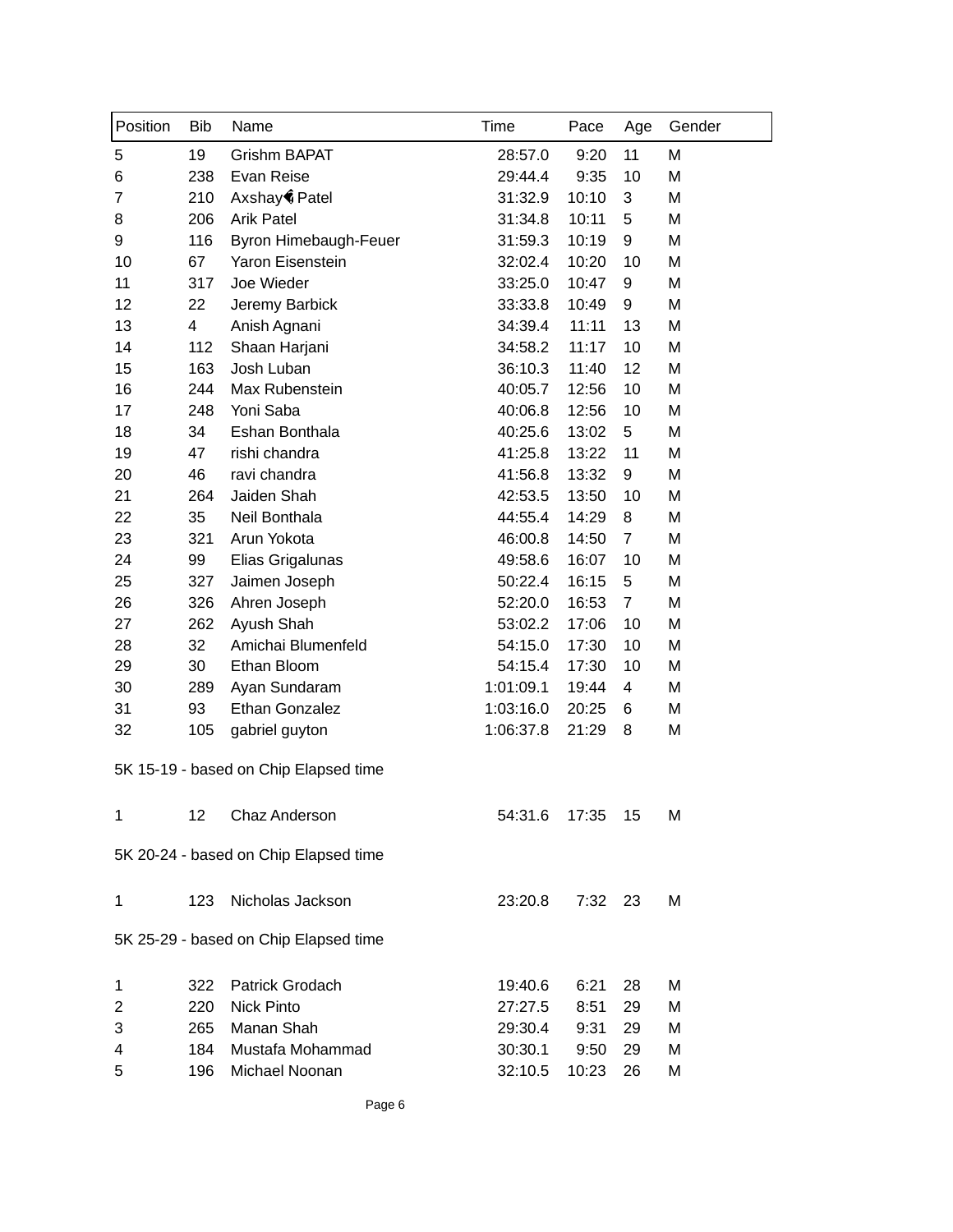| Position       | <b>Bib</b>                            | Name                                  | Time      | Pace  | Age | Gender |  |
|----------------|---------------------------------------|---------------------------------------|-----------|-------|-----|--------|--|
| 6              | 187                                   | Edgardo Moreno                        | 34:50.1   | 11:14 | 25  | M      |  |
| $\overline{7}$ | 9                                     | <b>Ahmed Akhtar</b>                   | 1:00:19.9 | 19:27 | 29  | M      |  |
|                | 5K 30-39 - based on Chip Elapsed time |                                       |           |       |     |        |  |
| 1              | 235                                   | Alok Rana                             | 22:16.1   | 7:11  | 35  | M      |  |
| 2              | 74                                    | John Fleming                          | 22:34.9   | 7:17  | 34  | M      |  |
| 3              | 61                                    | Jonathon Drews                        | 23:15.6   | 7:30  | 32  | M      |  |
| 4              | 80                                    | Rob Forler                            | 24:52.9   | 8:01  | 32  | M      |  |
| 5              | 129                                   | Viraj Kamat                           | 24:55.5   | 8:02  | 32  | M      |  |
| 6              | 236                                   | Manoj Rana                            | 28:59.4   | 9:21  | 36  | M      |  |
| $\overline{7}$ | 76                                    | David Flynn                           | 29:06.8   | 9:23  | 36  | M      |  |
| 8              | 347                                   | Jill Chokshi                          | 31:11.5   | 10:04 | 38  | M      |  |
| 9              | 302                                   | Mario Treto                           | 32:41.5   | 10:33 | 34  | M      |  |
| 10             | 152                                   | <b>Brad LaMendola</b>                 | 34:02.9   | 10:59 | 34  | M      |  |
| 11             | 340                                   | Shekar Jayaraman                      | 34:12.5   | 11:02 | 33  | M      |  |
| 12             | 160                                   | James Longstreet                      | 34:13.8   | 11:02 | 34  | Μ      |  |
| 13             | 182                                   | Avdesh Mishra                         | 35:57.9   | 11:36 | 34  | M      |  |
| 14             | 176                                   | James McKenzie                        | 39:17.8   | 12:40 | 32  | M      |  |
| 15             | 66                                    | <b>Steve Edwards</b>                  | 45:59.4   | 14:50 | 34  | M      |  |
| 16             | 95                                    | Pravesh Goyal                         | 47:38.5   | 15:22 | 38  | M      |  |
| 17             | 145                                   | gopal kulkarni                        | 53:12.5   | 17:10 | 34  | M      |  |
| 18             | 282                                   | Sufyan Sohel                          | 59:14.4   | 19:06 | 37  | M      |  |
| 19             | 221                                   | Greg Pochopien                        | 59:29.6   | 19:11 | 36  | M      |  |
| 20             | 124                                   | Miguel Jacobo Jr                      | 1:00:47.9 | 19:36 | 30  | M      |  |
| 21             | 290                                   | Ganesan Sundaram                      | 1:00:53.5 | 19:38 | 34  | M      |  |
| 22             | 177                                   | Daniel McMillin                       | 1:02:52.0 | 20:17 | 37  | M      |  |
| 23             | 211                                   | Chirag Patel                          | 1:02:55.2 | 20:18 | 35  | M      |  |
| 24             | 103                                   | <b>Kunal Gupta</b>                    | 1:08:39.5 | 22:09 | 37  | M      |  |
| 25             | 351                                   | Paras Kinariwala                      | 1:10:38.4 | 22:47 | 39  | M      |  |
| 26             | 87                                    | <b>Andy Giannopoulos</b>              | 1:13:40.9 | 23:46 | 33  | M      |  |
|                |                                       | 5K 40-49 - based on Chip Elapsed time |           |       |     |        |  |
| 1              | 259                                   | Doug Schenkelberg                     | 19:21.9   | 6:15  | 45  | M      |  |
| 2              | 346                                   | Nick Mehta                            | 23:10.3   | 7:28  | 41  | M      |  |
| 3              | 343                                   | Seth Gransky                          | 23:53.0   | 7:42  | 40  | M      |  |
| 4              | 55                                    | Kaushal Dalal                         | 24:28.8   | 7:54  | 47  | Μ      |  |
| 5              | 285                                   | Glenn Steigbigel                      | 25:09.4   | 8:07  | 46  | M      |  |
| 6              | 316                                   | <b>Todd Weiss</b>                     | 25:40.6   | 8:17  | 44  | Μ      |  |
| $\overline{7}$ | 144                                   | Viswanath Krishnan                    | 26:36.0   | 8:35  | 40  | M      |  |
| 8              | 36                                    | Vamsi Bonthala                        | 28:20.7   | 9:08  | 41  | M      |  |
| 9              | 344                                   | George James                          | 28:34.3   | 9:13  | 49  | M      |  |
| 10             | 354                                   | Neil Shah                             | 29:32.3   | 9:32  | 44  | M      |  |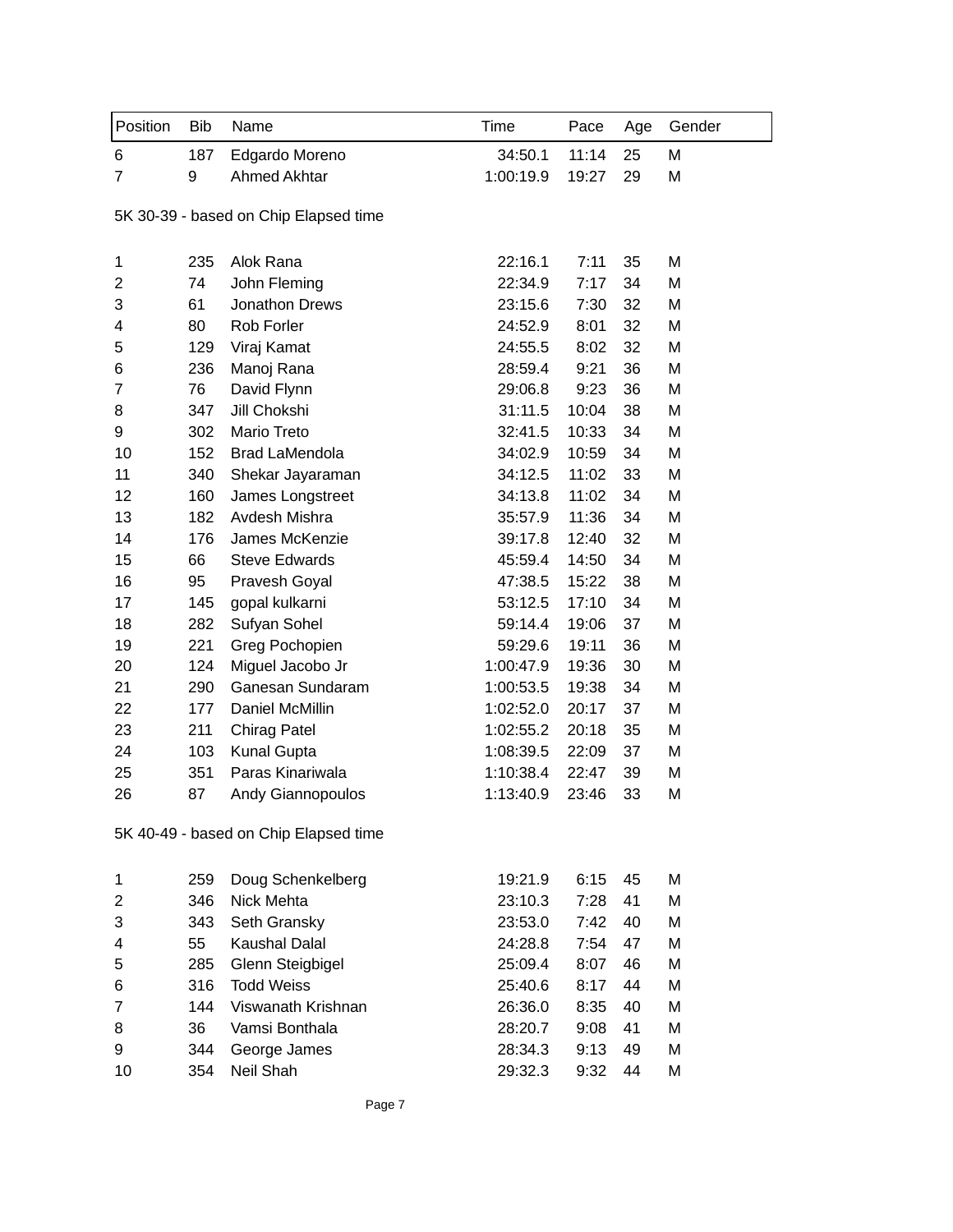| Position       | <b>Bib</b> | Name                                  | Time    | Pace  | Age | Gender |
|----------------|------------|---------------------------------------|---------|-------|-----|--------|
| 11             | 309        | David Wahl                            | 30:39.1 | 9:53  | 47  | M      |
| 12             | 113        | Sunil Harjani                         | 31:51.3 | 10:16 | 44  | M      |
| 13             | 217        | <b>Ritesh Patel</b>                   | 32:05.3 | 10:21 | 41  | M      |
| 14             | 200        | Paras Parekh                          | 33:21.4 | 10:45 | 46  | M      |
| 15             | 166        | Joe Macare                            | 35:36.7 | 11:29 | 41  | M      |
| 16             | 151        | Shilajit Kundu                        | 36:56.2 | 11:55 | 44  | M      |
| 17             | 183        | <b>Rikki Mistry</b>                   | 41:03.7 | 13:15 | 40  | M      |
| 18             | 202        | Minesh Parikh                         | 42:09.8 | 13:36 | 42  | M      |
| 19             | 49         | Sameer Chhabria                       | 43:58.7 | 14:11 | 46  | M      |
| 20             | 157        | Jeffrey Lemberger                     | 44:15.7 | 14:16 | 49  | M      |
| 21             | 266        | <b>Ritesh Shah</b>                    | 45:59.5 | 14:50 | 42  | M      |
| 22             | 101        | Steve Grigalunas                      | 49:59.6 | 16:07 | 42  | M      |
| 23             | 355        | Anshu Mehrotra                        | 51:54.4 | 16:45 | 49  | M      |
| 24             | 252        | Nischal Sahrawat                      | 51:54.4 | 16:45 | 49  | M      |
| 25             | 325        | Vinu Joseph                           | 52:20.5 | 16:53 | 40  | M      |
| 26             | 296        | Sandip Talele                         | 53:09.4 | 17:09 | 44  | M      |
| 27             | 341        | Ahmad Bashir                          | 58:21.9 | 18:49 | 43  | M      |
| 28             | 223        | Angel Prado                           | 59:38.5 | 19:14 | 47  | M      |
|                |            | 5K 50-59 - based on Chip Elapsed time |         |       |     |        |
| 1              | 222        | <b>Richard Pons</b>                   | 25:01.2 | 8:04  | 56  | M      |
| $\overline{2}$ | 122        | Mike Jackson                          | 25:02.9 | 8:05  | 53  | M      |
| 3              | 107        | Mark Hamilton                         | 25:18.4 | 8:10  | 53  | M      |
| 4              | 212        | <b>Hitesh Patel</b>                   | 28:30.2 | 9:12  | 59  | M      |
| 5              | 64         | Jim Duerr                             | 29:14.2 | 9:26  | 59  | M      |
| 6              | 59         | Samir Desai                           | 29:31.0 | 9:31  | 50  | M      |
| 7              | 18         | Abhay BAPAT                           | 31:19.0 | 10:06 | 51  | M      |
| 8              | 353        | Tom Brennan                           | 31:42.5 | 10:14 | 51  | M      |
| 9              | 82         | Mark Furlong                          | 33:17.1 | 10:44 | 58  | M      |
| 10             | 15         | Sunil Arora                           | 34:00.5 | 10:58 | 57  | M      |
| 11             | 270        | Shail Sharan                          | 35:50.7 | 11:34 | 52  | M      |
| 12             | 6          | Sunil Agnani                          | 40:15.7 | 12:59 | 50  | M      |
| 13             | 133        | Vinayak Kapatral                      | 45:06.8 | 14:33 | 56  | M      |
|                |            | 5K 60-69 - based on Chip Elapsed time |         |       |     |        |
| $\mathbf{1}$   | 273        | Jamil Siddiqui                        | 58:30.4 | 18:52 | 67  | M      |
|                |            | 5K 70+ - based on Chip Elapsed time   |         |       |     |        |
| 1              | 258        | <b>Bruce Scheff</b>                   | 36:01.0 | 11:37 | 73  | M      |
| $\overline{c}$ | 14         | Chuck Aron                            | 41:04.8 | 13:15 | 73  | M      |
| 3              | 213        | Jayanti Patel                         | 42:54.4 | 13:50 | 76  | М      |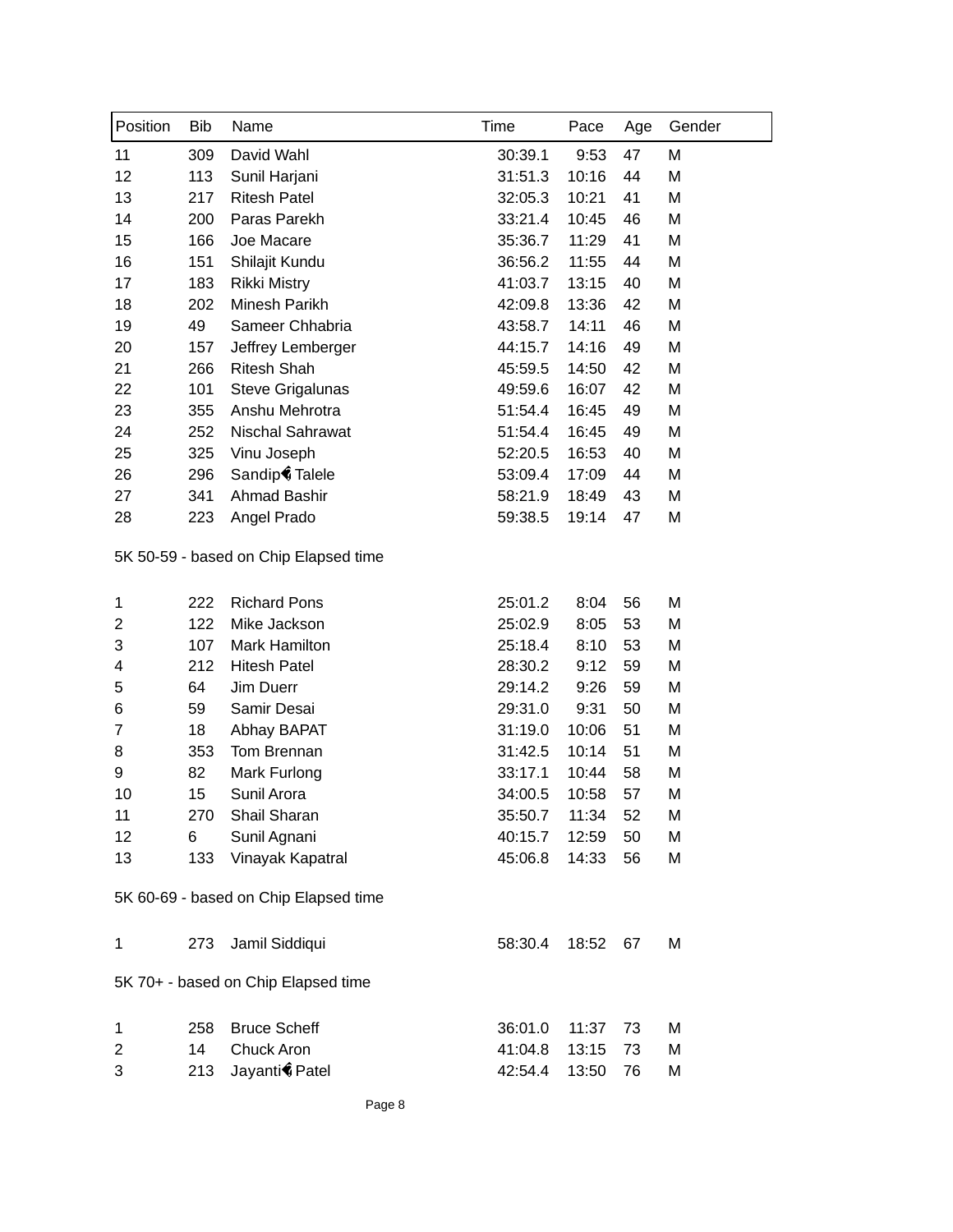| Position Bib Name |                  | Time               |  | Pace Age Gender |
|-------------------|------------------|--------------------|--|-----------------|
| 4                 | 348 Prabhu Rajya | 1:05:58.6 21:17 84 |  | M               |